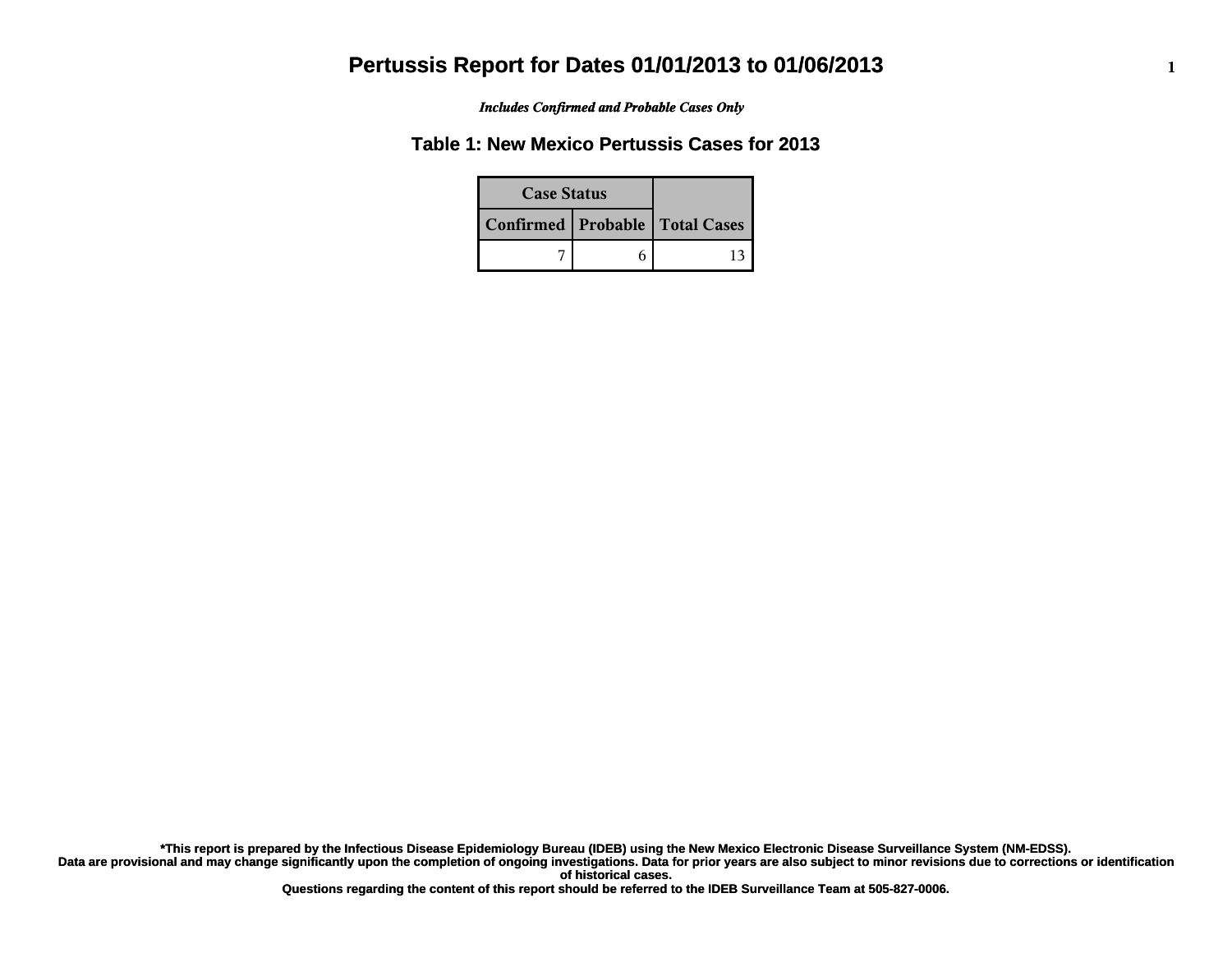*Includes Confirmed and Probable Cases Only*

### **Table 2: Pertussis Cases by County**

| <b>County Name</b>       | Case<br><b>Number</b> | <b>Percent</b><br>of Total<br>Cases | <b>Incidence</b><br>per<br>100,000 |
|--------------------------|-----------------------|-------------------------------------|------------------------------------|
| <b>Bernalillo County</b> | 6                     | 46.2                                | 0.9                                |
| Colfax County            | 2                     | 15.4                                | 14.6                               |
| Lea County               |                       | 7.7                                 | 1.5                                |
| Rio Arriba County        |                       | 7.7                                 | 2.5                                |
| Santa Fe County          | 2                     | 15.4                                | 1.4                                |
| Valencia County          |                       | 7.7                                 | 1.3                                |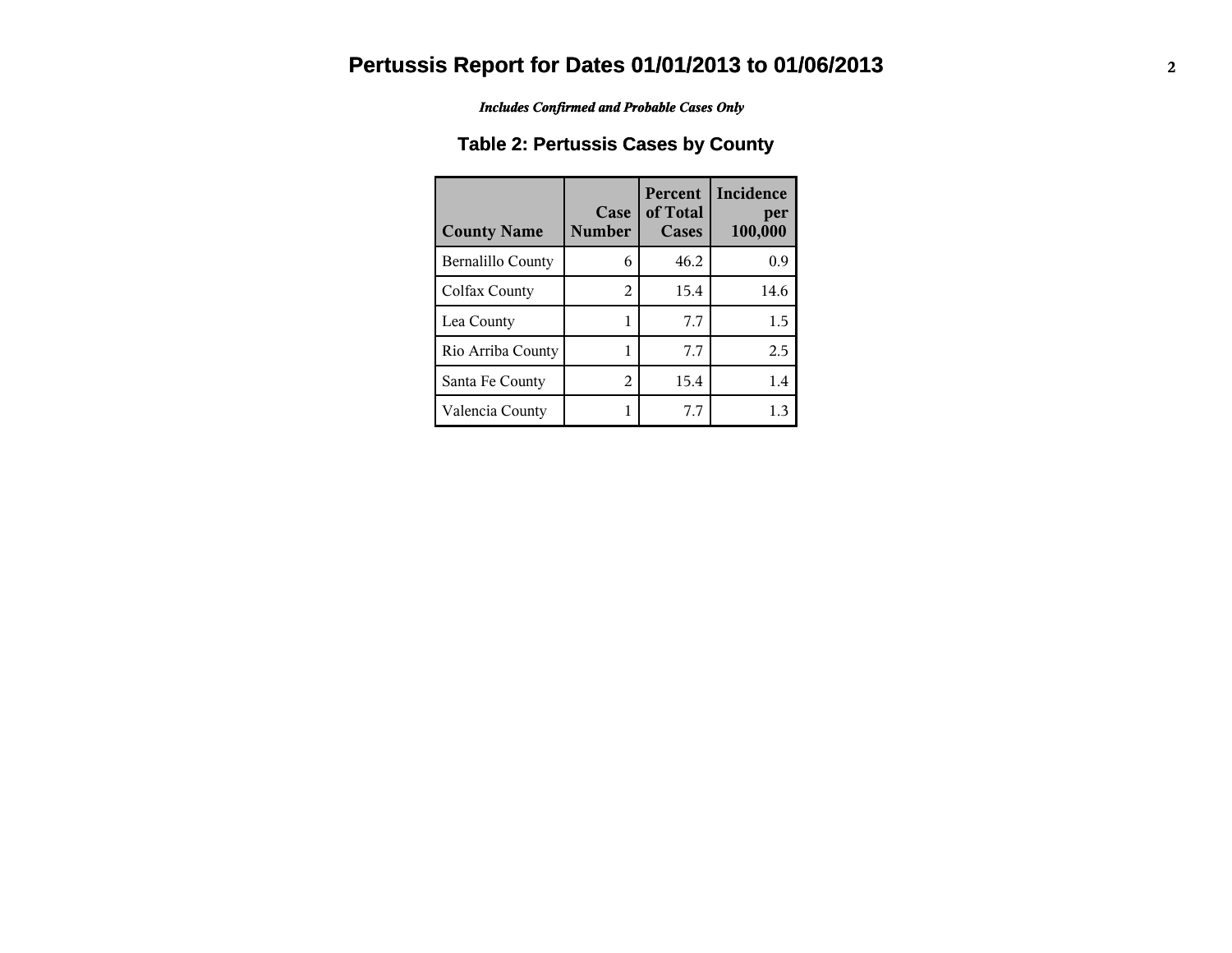*Includes Confirmed and Probable Cases Only*

### **Table 3: Pertussis Cases by Age Group**

| <b>Age Group</b> | Case<br><b>Number</b> | Percent |
|------------------|-----------------------|---------|
| 1 to 5 Years     |                       | 7.7     |
| 6 to 10 Years    |                       | 23.1    |
| 11 to 18 Years   |                       | 7.7     |
| 19 to 65 Years   |                       | 61 5    |

**Data are provisional and may change significantly upon the completion of ongoing investigations. Data for prior years are also subject to minor revisions due to corrections or identification of historical cases. \*This report is prepared by the Infectious Disease Epidemiology Bureau (IDEB) using the New Mexico Electronic Disease Surveillance System (NM-EDSS).**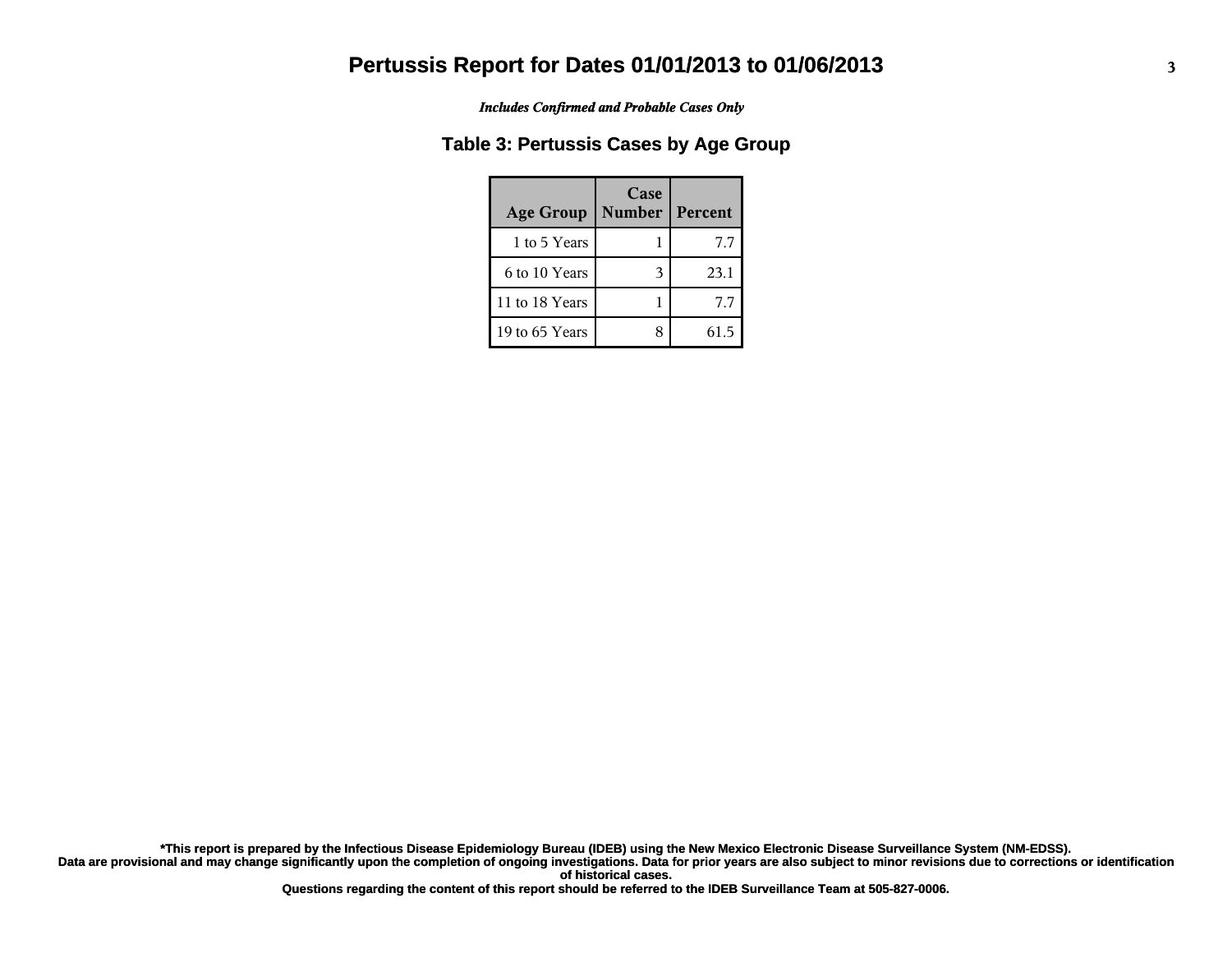#### *Includes Confirmed and Probable Cases Only*

#### **Table 4: Pertussis Cases by Race/Ethnicity**

| Race/Ethnicity                   | Case<br>Number   Percent |      |
|----------------------------------|--------------------------|------|
| <b>Black or African American</b> |                          | 7.7  |
| Hispanic                         |                          | 53.8 |
| White                            | 5                        | 38.5 |

**Data are provisional and may change significantly upon the completion of ongoing investigations. Data for prior years are also subject to minor revisions due to corrections or identification of historical cases. \*This report is prepared by the Infectious Disease Epidemiology Bureau (IDEB) using the New Mexico Electronic Disease Surveillance System (NM-EDSS).**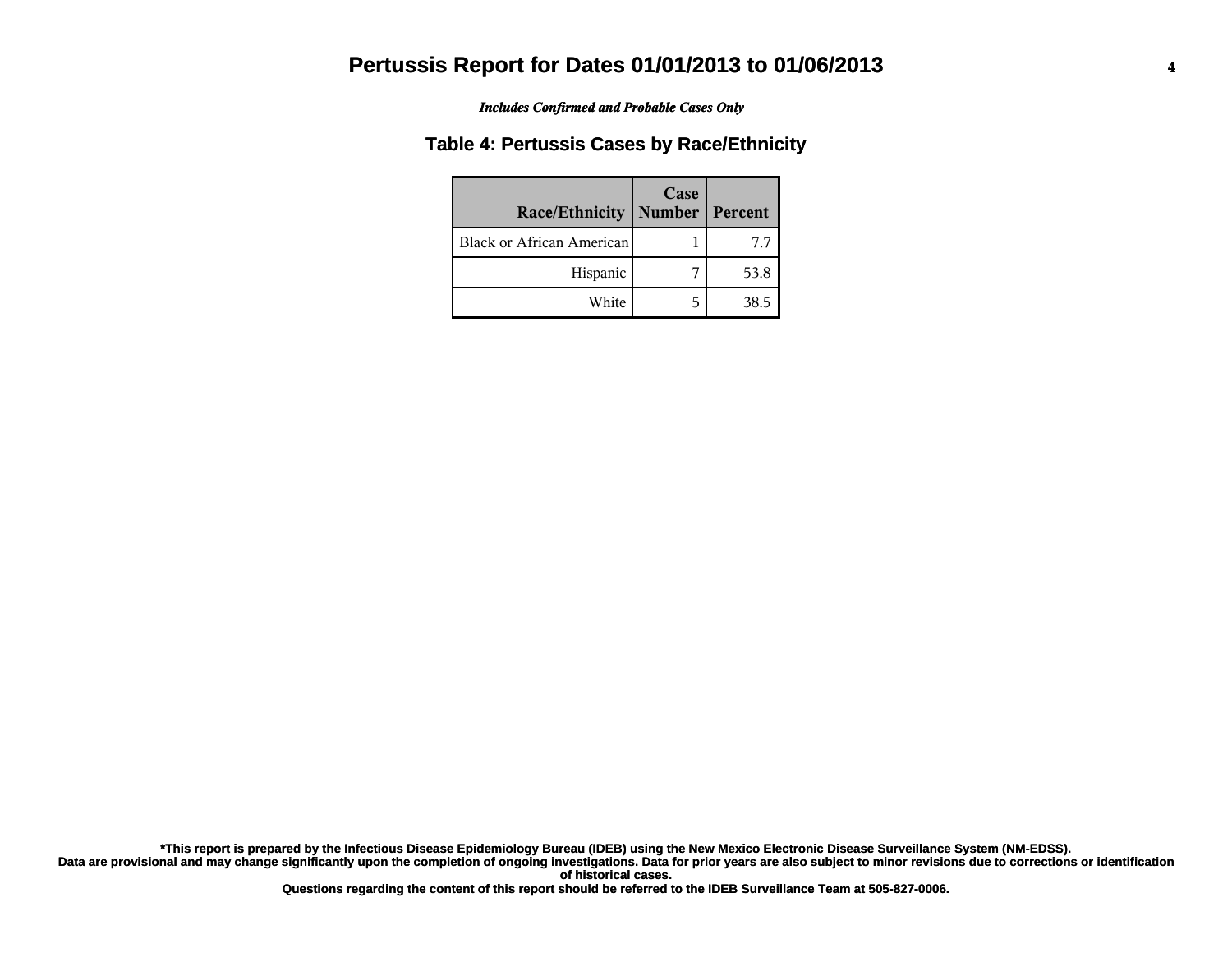*Includes Confirmed and Probable Cases Only*

#### **Table 5: Cases of Pertussis by Race/Ethnicity**

|                                  | <b>Ethnicity</b>                       |                                               |              |
|----------------------------------|----------------------------------------|-----------------------------------------------|--------------|
| Race                             | <b>Hispanic</b><br><b>or</b><br>Latino | <b>Not</b><br>Hispanic<br><b>or</b><br>Latino | <b>Total</b> |
| <b>Black or African American</b> | 7.69                                   | 0<br>0.00                                     | 7.69         |
| White                            | 4<br>30.77                             | 5<br>38.46                                    | Q<br>69.23   |
| <b>Unknown/Missing</b>           | 3<br>23.08                             | O<br>0.00                                     | 3<br>23.08   |
| <b>Total</b>                     | 8<br>61.54                             | 5<br>38.46                                    | 13<br>100.00 |

**\*This report is prepared by the Infectious Disease Epidemiology Bureau (IDEB) using the New Mexico Electronic Disease Surveillance System (NM-EDSS).**

**Data are provisional and may change significantly upon the completion of ongoing investigations. Data for prior years are also subject to minor revisions due to corrections or identification of historical cases.**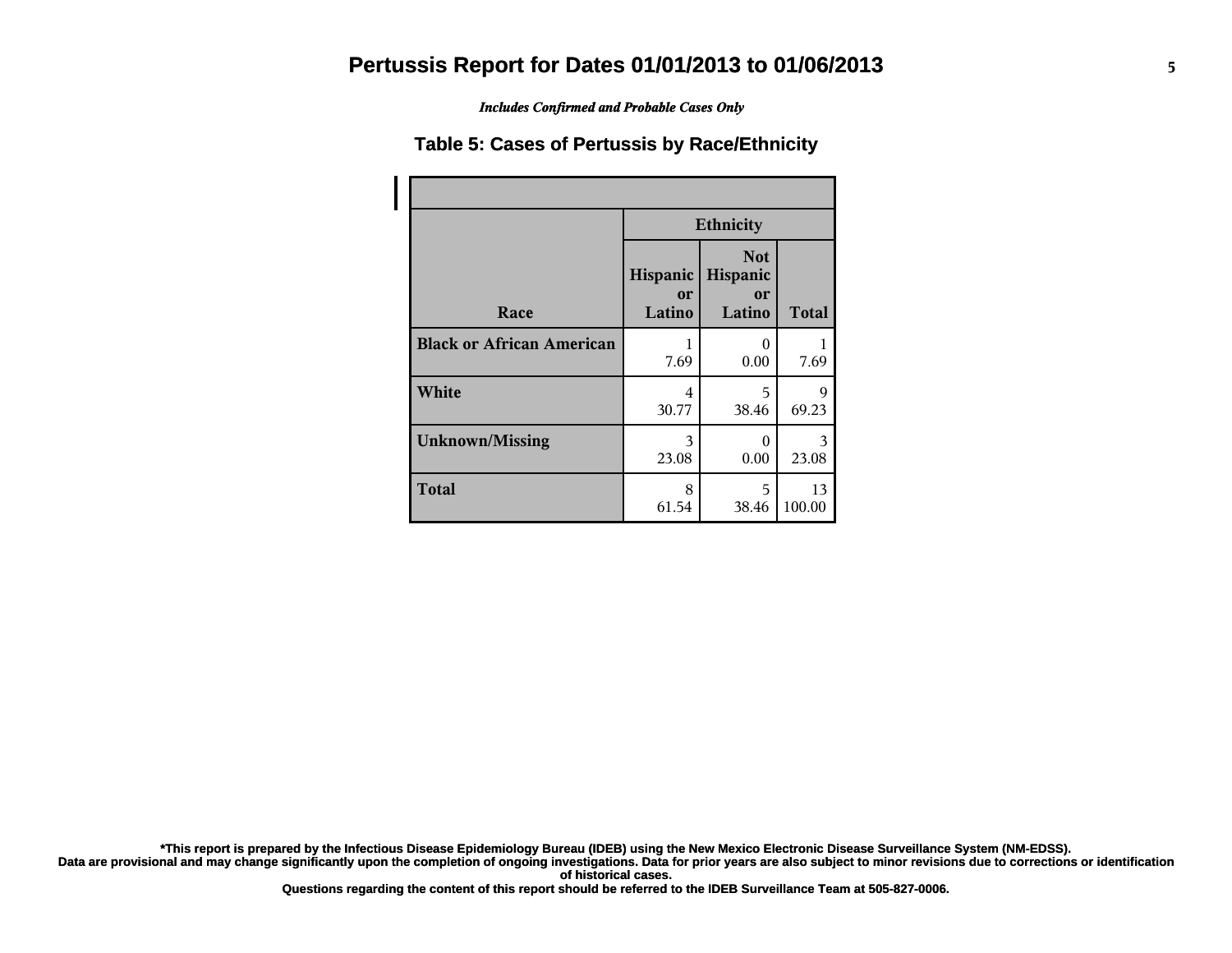*Includes Confirmed and Probable Cases Only*

#### **Table 6: Pertussis Cases by Sex**

|        | Case<br>Gender   Number | Percent |
|--------|-------------------------|---------|
| Female |                         | 53.8    |
| Male   |                         | 46.2    |

**Data are provisional and may change significantly upon the completion of ongoing investigations. Data for prior years are also subject to minor revisions due to corrections or identification of historical cases. \*This report is prepared by the Infectious Disease Epidemiology Bureau (IDEB) using the New Mexico Electronic Disease Surveillance System (NM-EDSS).**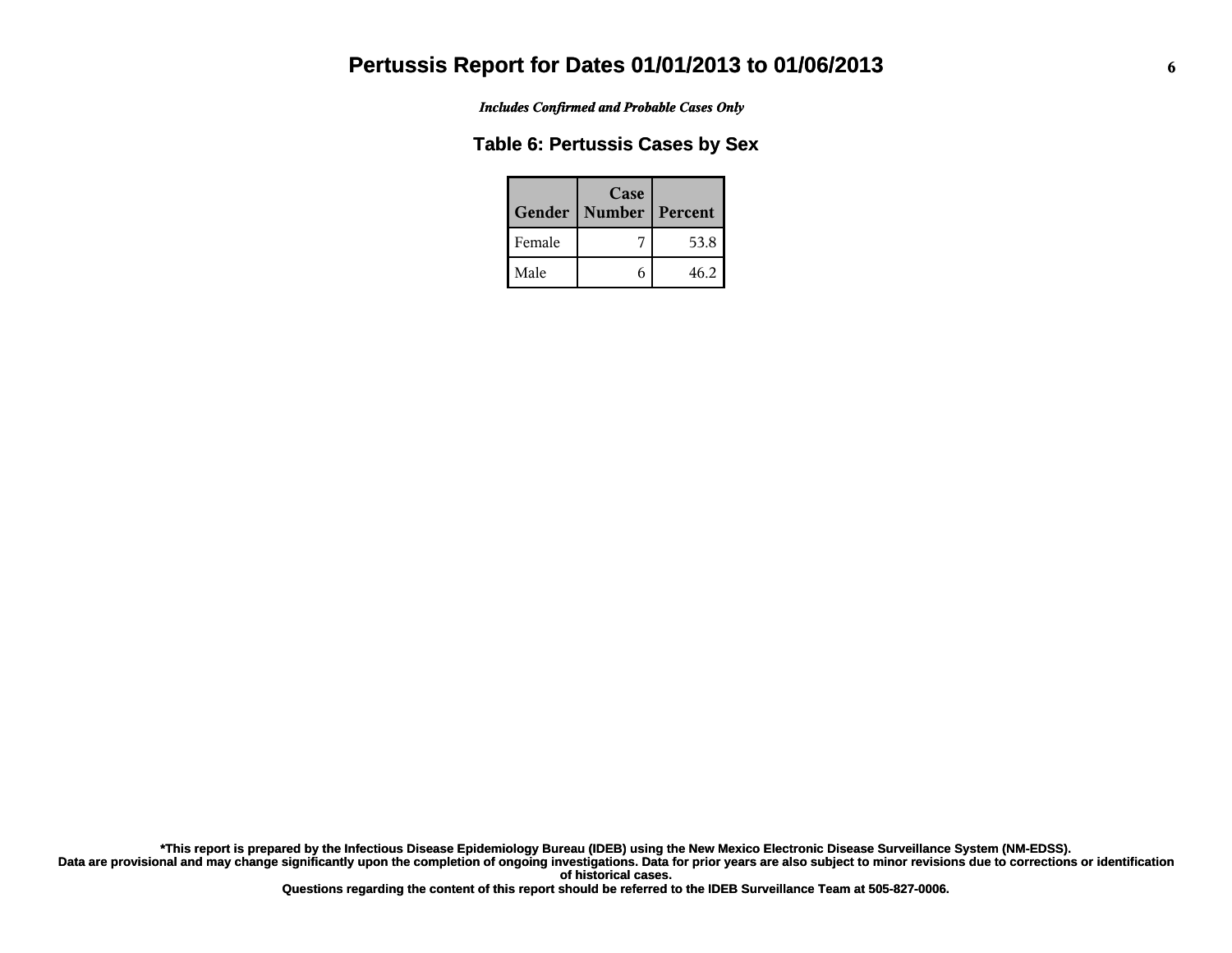*Includes Confirmed and Probable Cases Only*

#### **Table 7: Hospitalizations of Pertussis Cases**

| N <sub>0</sub> |                |  |
|----------------|----------------|--|
| Count          | <b>Percent</b> |  |
| 13             | 100.0          |  |

**Data are provisional and may change significantly upon the completion of ongoing investigations. Data for prior years are also subject to minor revisions due to corrections or identification of historical cases. \*This report is prepared by the Infectious Disease Epidemiology Bureau (IDEB) using the New Mexico Electronic Disease Surveillance System (NM-EDSS).**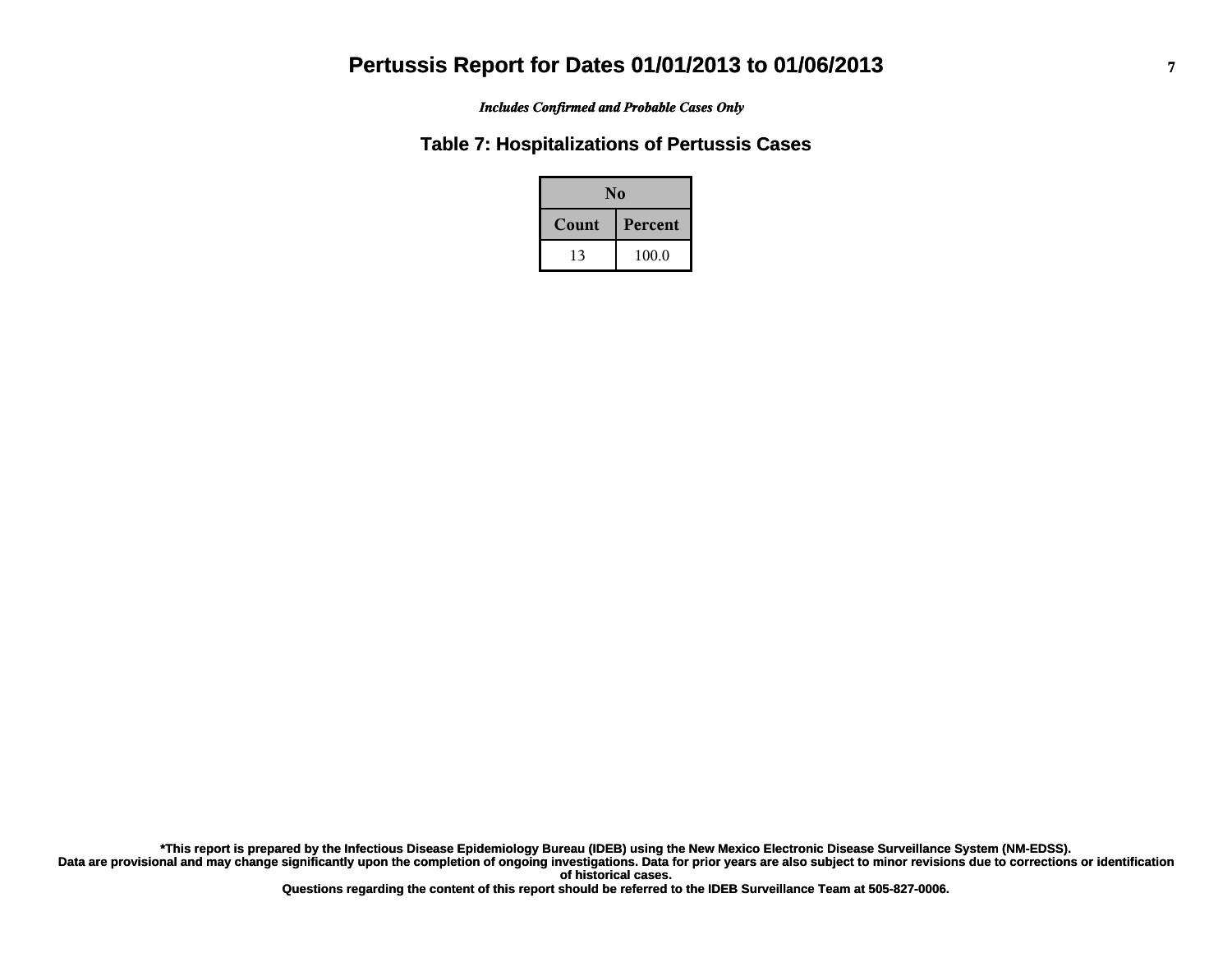*Includes Confirmed and Probable Cases Only*

#### **Table 8: Cases of Pertussis by Hospitalization and Age Group**

|                      | Hospitalized<br>Cases |              |
|----------------------|-----------------------|--------------|
| <b>Age Group</b>     | No                    | <b>Total</b> |
| 1 to 5 Years         | 1<br>100.00           | 1            |
| <b>6 to 10 Years</b> | 3<br>100.00           | 3            |
| 11 to 18 Years       | 1<br>100.00           | 1            |
| 19 to 65 Years       | 8<br>100.00           | 8            |
| <b>Total</b>         | 13                    | 13           |

**\*This report is prepared by the Infectious Disease Epidemiology Bureau (IDEB) using the New Mexico Electronic Disease Surveillance System (NM-EDSS).**

**Data are provisional and may change significantly upon the completion of ongoing investigations. Data for prior years are also subject to minor revisions due to corrections or identification of historical cases.**